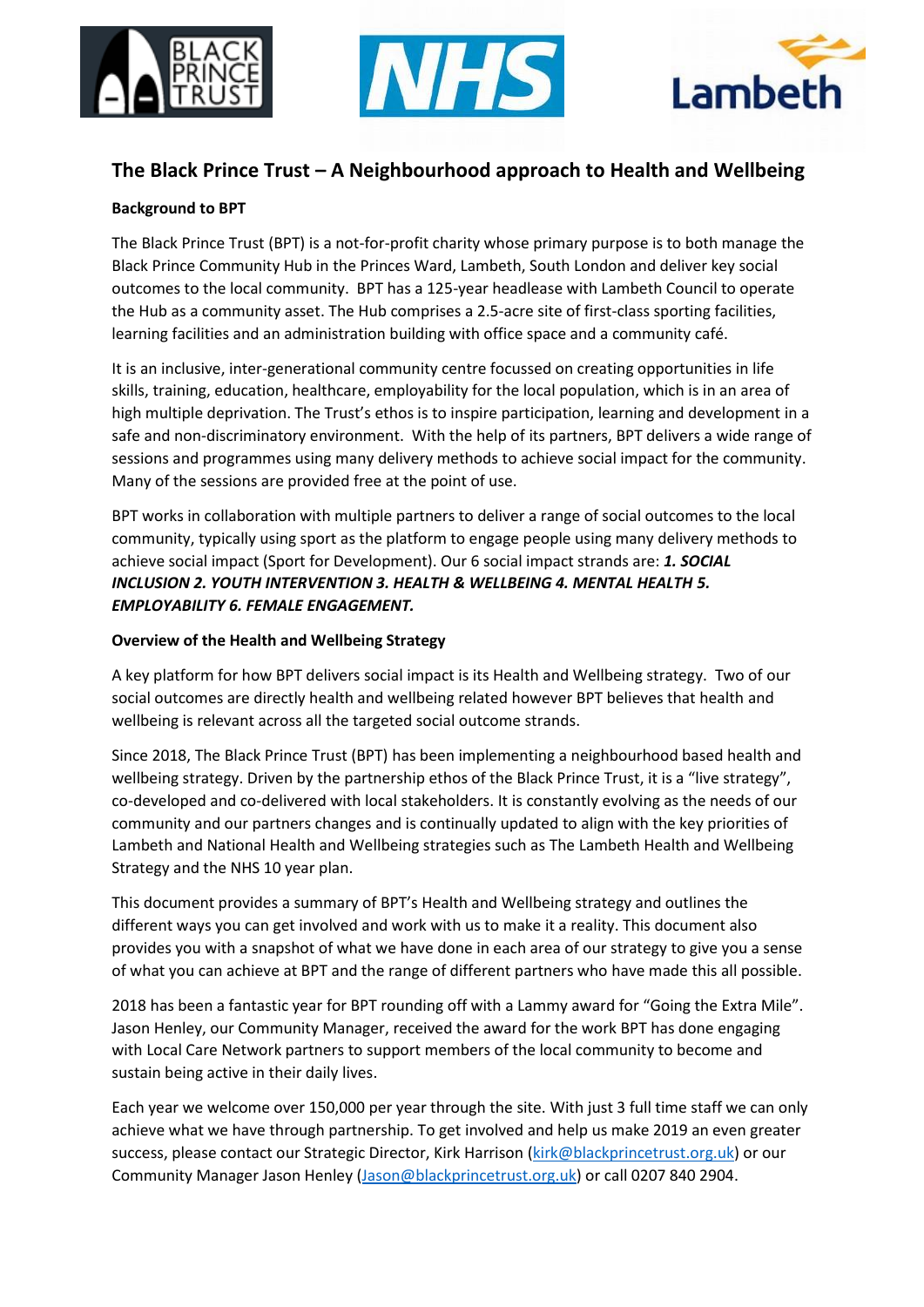### **BPT – Health and Wellbeing Strategy – our guiding principles**

Our strategy is underpinned by 4 guiding principles:

### **1. Tackling the wider social determinants of health**

In line with the *Lambeth Health and Wellbeing Strategy and the NHS 10 year plan*, core to BPT's strategy is the recognition that we need to address the wider social determinants of health – i.e. that health and well-being is determined by multiple social, economic and environmental factors, many of which can be changed for the better. Our approach at BPT is not just about focusing on physical or mental health issues in isolation but considering the things that prevent ill health and poor wellbeing and reduce the need to access care services; i.e. the things that make us happy and healthy like keeping physically active, strong social networks and connection to community assets, equality with those around you, good education, employment and housing, freedom from discrimination and a clean environment.

### **2. Incorporating the 5 ways to wellbeing**

We believe that the cornerstones of health and wellbeing for communities and individuals are captured and evidenced by the *five ways to wellbeing*. The 5 principles are embedded in all elements of our strategy and in our approach to delivering it:

- **I. Connect**  with the people around you and your local community and neighbourhood.
- **II. Be active** Exercising makes you feel good. Discover a physical activity that you enjoy and suits your level of mobility and fitness.
- **III. Take notice** Be curious and aware of your surroundings and what you are feeling.
- **IV. Keep learning**  as well as fun, learning new things will make you more confident.
- **V. Give**  Giving to the wider community can be incredibly rewarding and will create connections with the people around you.

### **3. Taking a partnership approach**

Achieving the goals set out in our strategy will require us to work in partnership with local people to make changes in their own lives and in partnership with the Council, NHS, VCS and businesses. While BPT does not automatically assume that it can help address all aspects of health and wellbeing, through partnership working there are several areas where BPTs health and wellbeing strategy can help address common aims and objectives. We have determined the areas of focus for our strategy through adopting a co-productive approach and holding discussions with key partners about their priorities as well as analysing data and reports on the most prevalent health challenges in our local area.

BPT's partnership with Fight4Change (F4C) is a good example of this part of the strategy in action. F4C is a charity engages disadvantaged individuals and communities primarily across Lambeth and Southwark with a social outcome agenda including female engagement, empowerment; employability; gang culture; Mental health self-awareness and empowerment. F4C work in close partnership with BPT in developing our mental health strategy and specific programmes to match our mutual social outcomes. As an example of this, F4C have developed a Mental Health programme entitled Brain Box, of which BPT have adopted and added additional Physical activity sessions too see Mental Health strategy section below for details.

### **4. Playing to our strengths**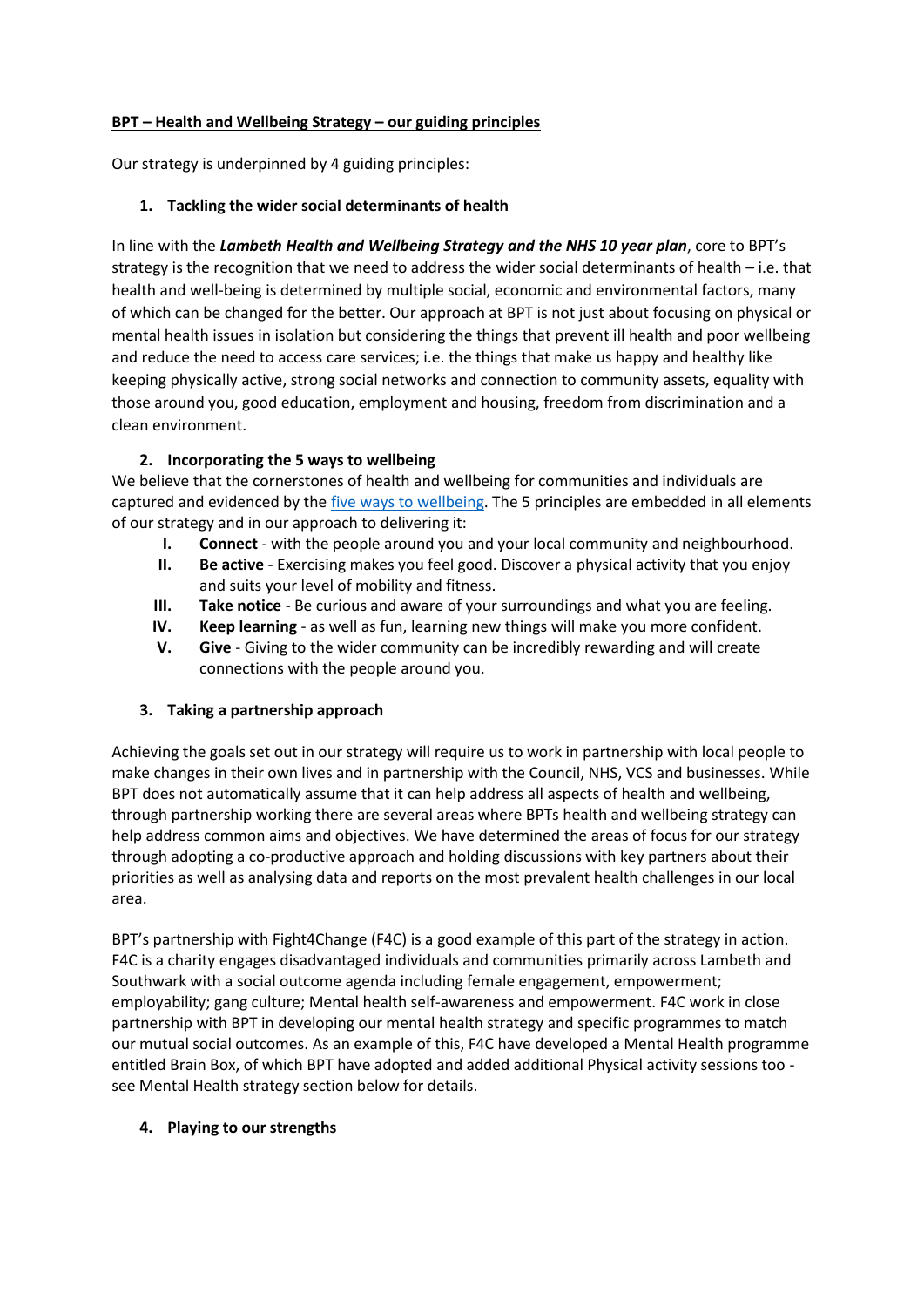BPT is uniquely positioned to contribute to the health and wellbeing of our local communities and to help Lambeth deliver its health and wellbeing objectives. The following outlines what we believe are the key benefits and value of BPT to local stakeholders in the local health and care system:

- BPT engages people in health and wellbeing in a positive way through sports and physical activity, rather than treating "ill-health".
- The Hub is an inspiring physical asset that belongs to the local community and which can engage local people from all backgrounds in physical activity and to create a positive environment for learning and education through sport (Sport for Development).
- Affordability is often cited as a major barrier to participation and BPT has a large amount of free community activities that engage people in all aspects of their health and wellbeing (physical, mental health and social connections).
- BPT's unique partnership model is a major asset as it provides choice to local people. Through our partners, BPT provides an enormous range of activities that can reach and engage a large and varied audience of all ages, abilities, gender and backgrounds.
- BPT can offer local groups space to run their own activities at affordable prices or at no charge. There are few places like BPT that can do this.
- BPT has a dedicated and positive Community Manager, Jason Henley, who provides a capacity, connectivity and facilitation resource for the health and care system. His and BPT's "can do" attitude is a key factor in building trust and relationships with both participants in our activities and partners who seek to put on activities.
- BPT offers an independent and safe space outside the normal boundaries and ways of working i.e. it is not a statutory or traditional community venue.
- BPT's nimbleness and flexibility allows us to support/curate collaborative meetings on behalf of other organisations and engage participants in a more equal and co-productive way e.g. the North Lambeth Local Care Network. This helps local initiatives overcome power imbalances and siloed working.
- BPT has a wide and varied network and strong working relationships with key stakeholders at a local, borough-wide and regional level. This ranges from the emerging North Lambeth Primary Care Network and the Oval Learning Cluster of Schools to Lambeth Clinical Commissioning Group (CCG) to London Sport who all help promote the offer at BPT and signpost people to the services on offer at the Hub.
- The Hub is an inspiring and positive venue for meetings. The environment itself helps people to think aspirationally and beyond the status quo and enables the facilitation of creative meetings such as the Health and Wellbeing event that are not typically used by the current system.
- BPT offers a variety of large, flexible and affordable meeting space in central London with capacity to host large meetings at convenient times. The Hub is open 9am-10pm Monday to Fridays and 9am-5pm at weekends.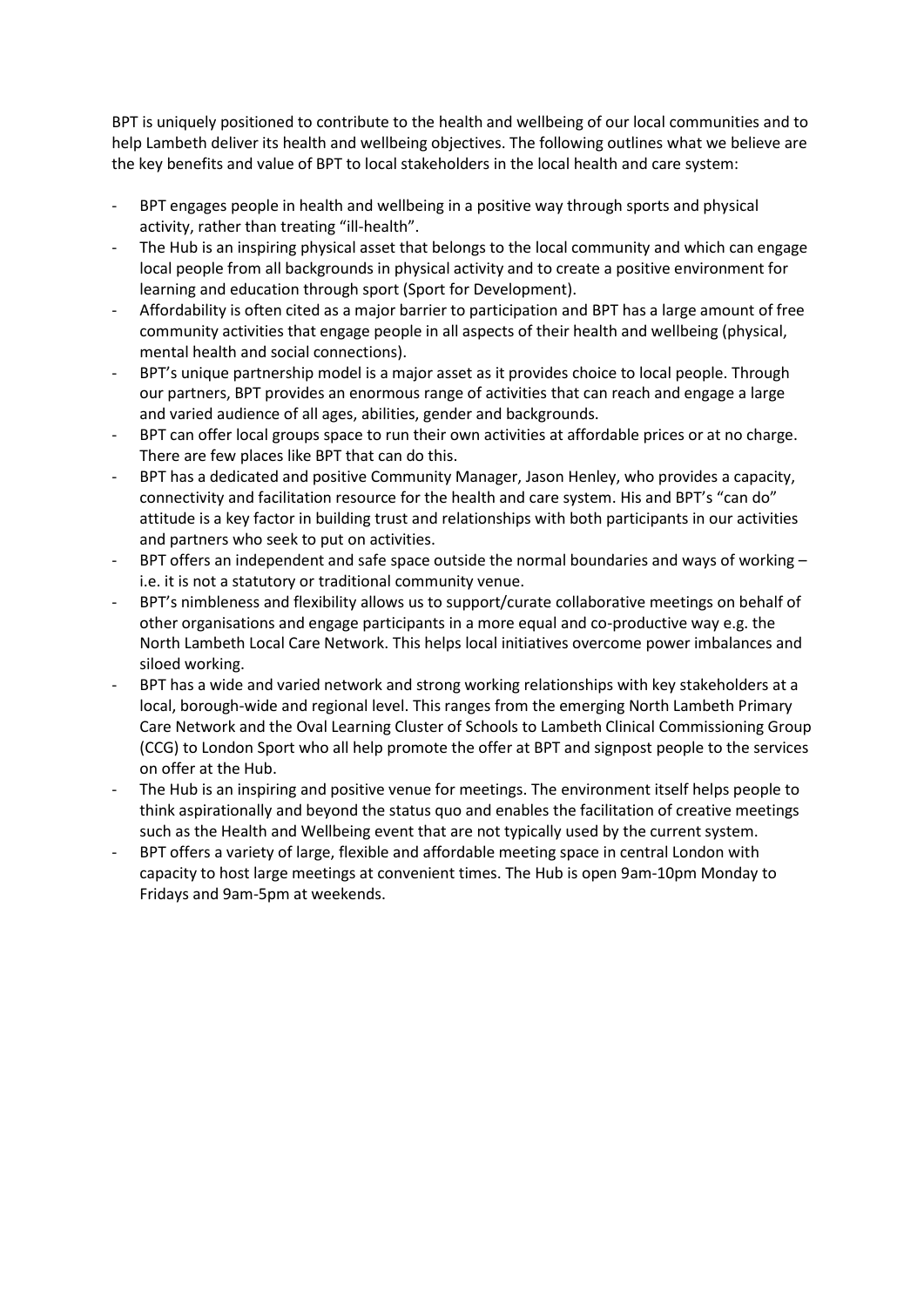### **BPT Health and Wellbeing Strategy – Our areas of focus**

Using these guiding principles and recognising that BPT cannot address all aspects of health and wellbeing, BPT is focusing on the following areas where we believe we can make the greatest impact playing to our strengths:



The main emphasis of our strategy is centred on creating a healthy community in and around the BPT hub. This recognises the importance of creating the right environment and the positive conditions from which everyone who engages with BPT can thrive. From this foundation we, along with our stakeholders, are focusing on specific areas of local need recognising that none of these issues exists in isolation and that there are important connections between each area:

- 1. Young People's Health and Wellbeing
- 2. Mental Health
- 3. Long-term conditions

In line with our guiding principles, we will continue to develop our areas of focus with our stakeholders and as the interests and needs of the community change over time.

#### *1. Healthy Community*

BPT is committed to working towards a healthy community for not only the Princes Ward but also the wider Lambeth Borough. The Healthy Community strand is structured around the 5 ways to wellbeing and aims to tackle the social determinants of health and supports all of BPTs social outcomes. It:

- I. Encourages active healthy lifestyles with good access to local services and facilities
- II. Is a safe place to be active and can be accessible by walking, cycling and public transport
- III. Supports social interaction
- IV. Combines physical activity, healthy lifestyle choices and mental well-being
- V. Meets the needs of children and young people to grow and develop, as well as being adaptable to the needs of an increasingly elderly population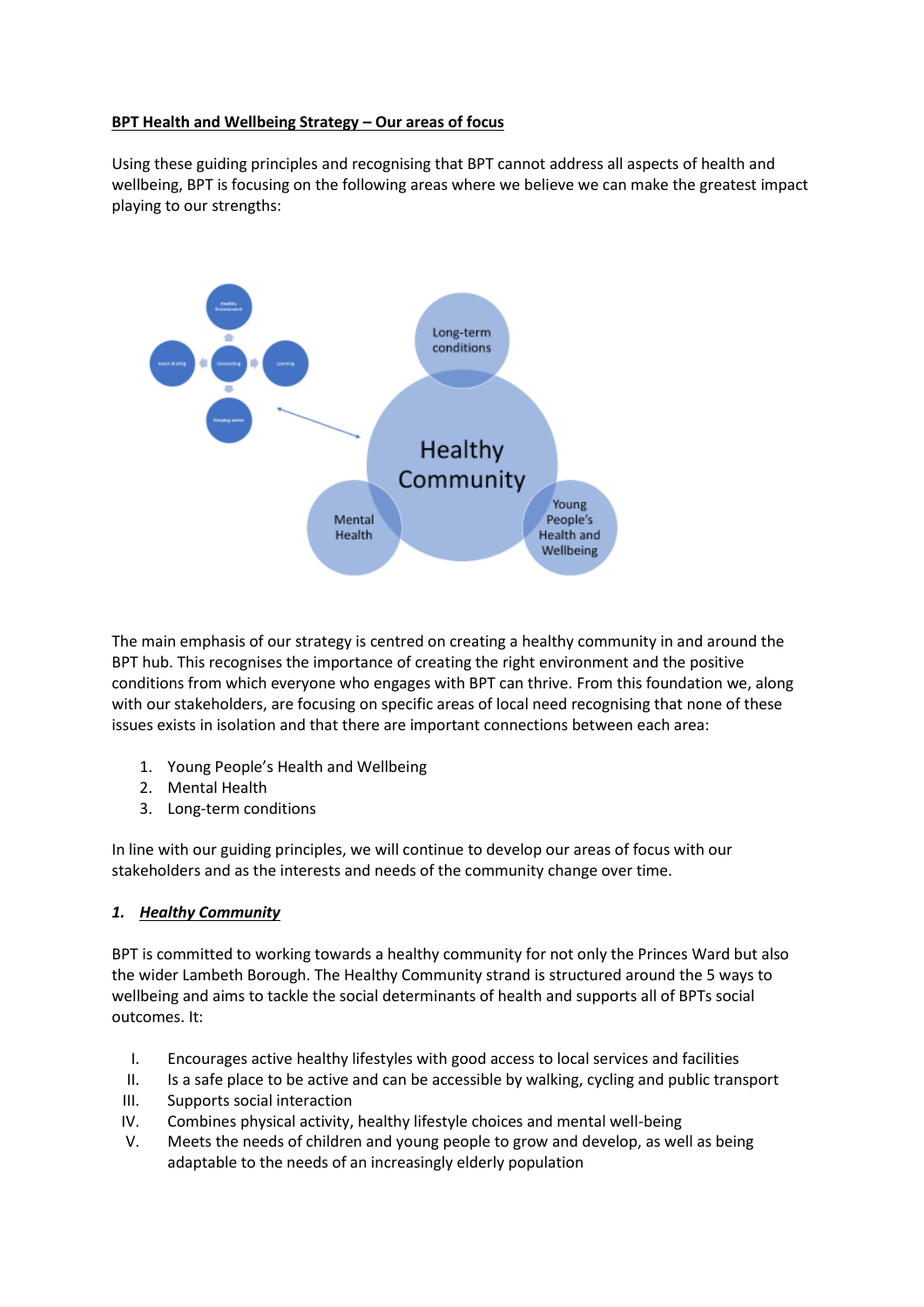#### BPT's focus within Healthy Community is as follows:



- **Connecting –** the foundation of a healthy community at BPT is connecting and relationship building at every level:
	- i. *Individual –* All programmes and activities run at BPT aim to support social interaction and encourage participants to connect with others. For example:
		- 1. Seated yoga or chair exercise classes bringing together people from the local community
		- 2. Inclusive sports and physical activity work with disability partners (eg Disability Advice Services Lambeth, Wheels for Wellbeing) to remove barriers to interaction and become a truly inclusive provider for all
		- 3. Hosting a monthly Age UK My Social Bookclub at BPT cafe bringing together older adults in a social setting
	- ii. *Organisation* a key benefit of being based at BPT is the opportunity to connect and collaborate with a wide-range of on-site partners. This includes:
		- 1. Setting up a partner group on Mental Health delivery (See below)
		- 2. All on-site partners sharing data via the Upshot Monitoring and Evaluation system. This provides organisations with the opportunity to benefit from collective data on top of their individual analysis.
		- 3. Everything provided at BPT is registered on the Age UK My Social site.
	- iii. **Community** BPT exists to benefit the community. However, we recognise that community comes in many forms and consequently we aim to connect with a number of different communities at the hub:
		- 1. *Our local neighbourhood* BPT is situated in the heart of the Ethelred estate and a key aim is to positively connect with local residents. To do this we host the Ethelred Tenant Management Organisation at BPT and are considering hosting community events to engage local people and local stakeholders (eg community BBQ, Fair (summer open day). We also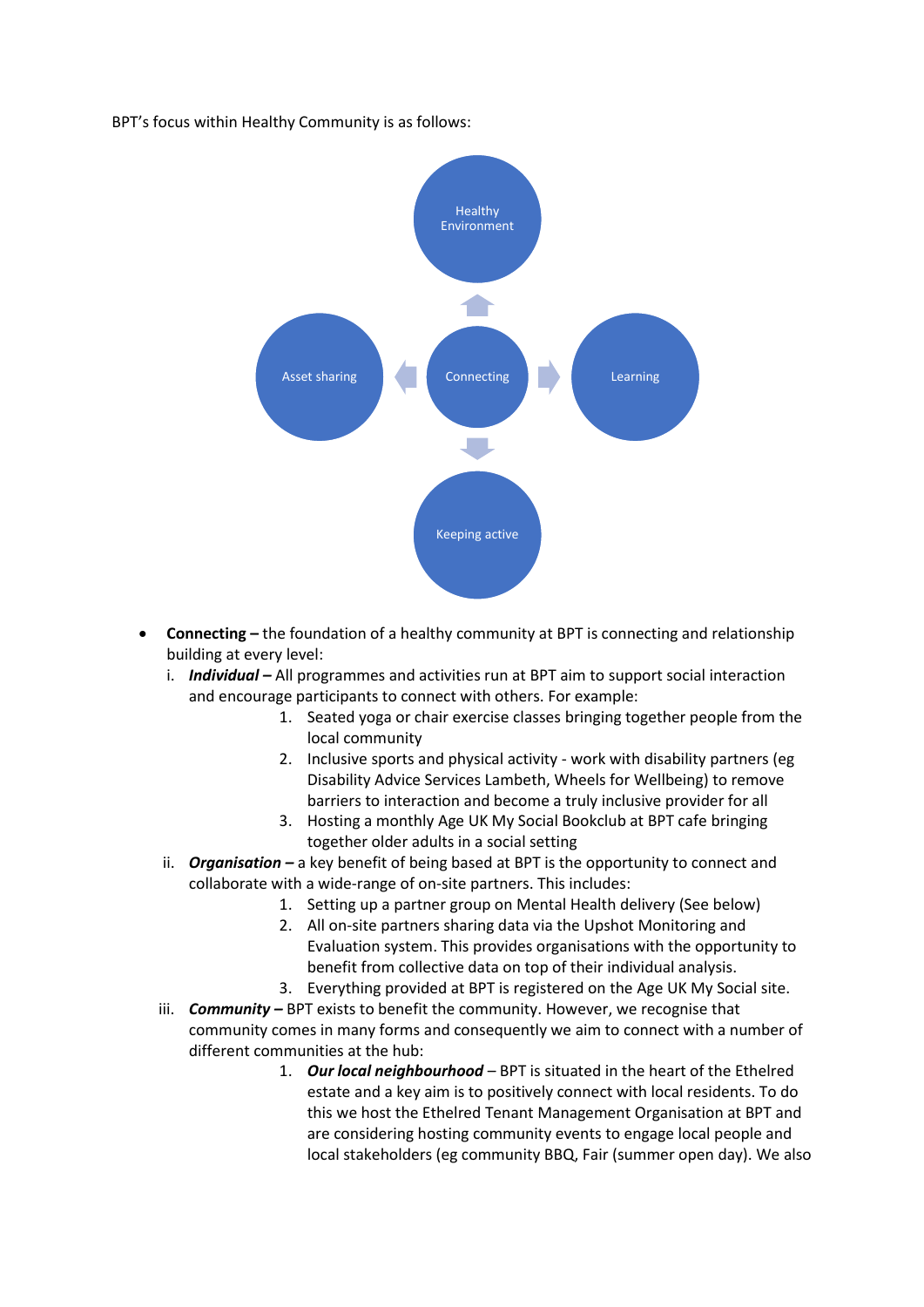attend TMO meetings and visited the Ethelred Sheltered Housing Scheme to talk to residents about the offer at BPT.

- 2. *The North Lambeth neighbourhood –* BPT is on the border between the Bishops and Princes Ward of North Lambeth between Vauxhall, Kennington and Waterloo. We aim to connect with the community and key stakeholders across in this part of North Lambeth through:
	- a. Partnership working with local community groups and organisations such as schools and GP practices
	- b. Do'in the Lambeth Walk BPT are leading an initiative to bring together a group of passionate local community leaders to meet and walk around the local area to build local relationships, learn more about North Lambeth and to develop joint community projects and activities
	- c. North Lambeth Health and Wellbeing Forum BPT will seek to work with the emerging North Lambeth Primary Care Network to run a quarterly Health and Wellbeing forum for the local community
- 3. *Sporting communities –* BPT aims to support the development of communities based around different interests and activities. For example BPT's basketball strategy has been developing a community centred around Basketball at the Hub. The basketball community includes young people from all across London as well as professional clubs, basketball related sports for development organisations and sponsors. In 2019, we are recruiting for a football community coordinator to supplement our existing basketball and boxing community officers.
- iv. **System** BPT, through its flexibility and connections, can play an important role in supporting our statutory partners in the Council and the NHS to achieve their system level aims and objectives. BPT adopts the following approach:
	- 1. Hosting the North Lambeth Local Care Network has supported system wide discussions on neighbourhood health and wellbeing whilst raising awareness of BPT's role in delivering this.
	- 2. Convening events to facilitate system change eg the Lambeth Physical Activity and Wellbeing event brought together over 80 people and organisations from across different sectors. In 2019, we are seeking to bring together a similar event for "Business and Community".
	- 3. Attending and presenting at Lambeth wide events such as Lambeth First, the Borough's annual strategy day.
	- 4. Social prescribing see below
- **Healthy environment** Providing a positive physical environment that enables and encourages healthy behaviour is a core part of delivering our healthy community strand. Our work includes:
	- i. Trim Trail (series of outdoor exercise stations that are easy and fun to use)
	- ii. Development of a community garden
	- iii. Healthy eating offer with new on-site provider Brixton People's Kitchen, specifically for the local community and vulnerable groups eg local schools; obese and diabetic patients
	- iv. Healthy messaging and positive signage eg statistics about walking/cycling distances, times and calories burned from the nearest bus/tube stops
	- v. Health sessions or health talks at BPT eg Local Pharmacist offering a clinic on-site or a local health professional doing a 1 hour "lunch and learn" or after school session.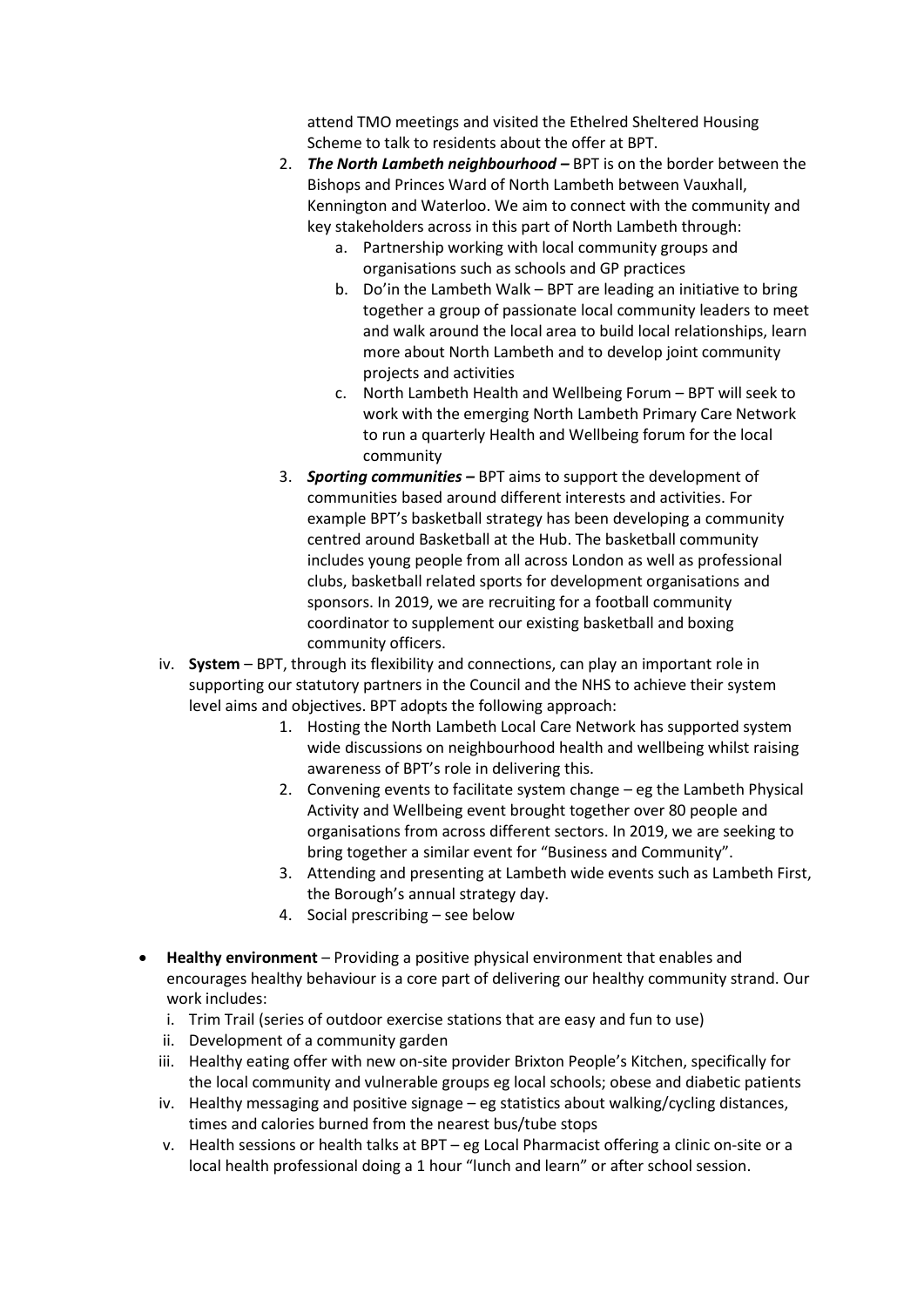- **Creating a learning environment** BPT is passionate about providing opportunities for anyone in the community to learn and develop:
	- i. Sport for Development is a key part of what BPT and its partners deliver at the Hub, encouraging participants to learn and grow using sport as the catalyst. Several on-site partners incorporate training and development into their activities.
	- ii. Working with the Oval, Brixton and Windmill Learning Cluster of Schools we provide an after school Homework Club for local children.
	- iii. We also team up with the Ready Steady Go programme teaching children and families about healthy eating.
	- iv. Hosting and participating in Lambeth's Coproduction Communities of Practice training programme and Project Smith's Community Connector Behaviour Change Course.
- **Asset sharing** BPT actively seeks partners who embrace asset sharing as a core value. Asset-sharing is the willingness of all parties involved to build a relationship where each shares their individual or organisation's time, assets and/or resources beyond just a financial relationship to help each other and the community flourish. This could include space, skills, knowledge, connections, activities, equipment:
	- i. BPT's partnership model actively seeks on-site partners who want to give back to the community as part of their arrangements to be located at BPT. For example
		- 1. Powerleague enables free access to their football pitches during off peak times and Fulham FC community Trust uses this time to deliver its kicks programme - weekly after school sessions and young person disability sessions
		- 2. The Foundry Gym providing free 5-day a week community gym sessions and concessionary rates for local people attending classes and a twice weekly junior gym session for young people 11-16
		- 3. Fight4Change –twice weekly free community sessions for 11-25 year olds and female empowerment sessions combining boxing and educational workshops on body image and stereotypes
		- 4. Centrepoint sport free open street football sessions for 16-24 year olds either homeless or at risk of becoming homeless and 16-24 women only football. Centrepoint uses the opportunity to speak to participants about impact of sport on the environment and the planet using fair trade footballs as a good example of their dedication to this cause.

In return, on-site partners will be able to benefit from BPT's own assets including competitive rent, shared data, connections to other partners, partnership working and joint funding bids.

- ii. Working with Time4Lambeth (Lambeth's main time-banking organisation), BPT is a key partner and host of the North Lambeth Asset Sharing Network and Community Volunteering Fair. So far we have held two Asset Sharing and Timebanking events with over 150 people participating across the two events.
- **Keeping Active** As a community sports hub, all BPT's activities promote and support people to keep active. Key to this is adopting an approach that reduces the barriers to participation:
	- i. Providing a wide range of choice of free weekly community activities Basketball, boxing, fitness, pilates, dance and exercise movement, chair yoga,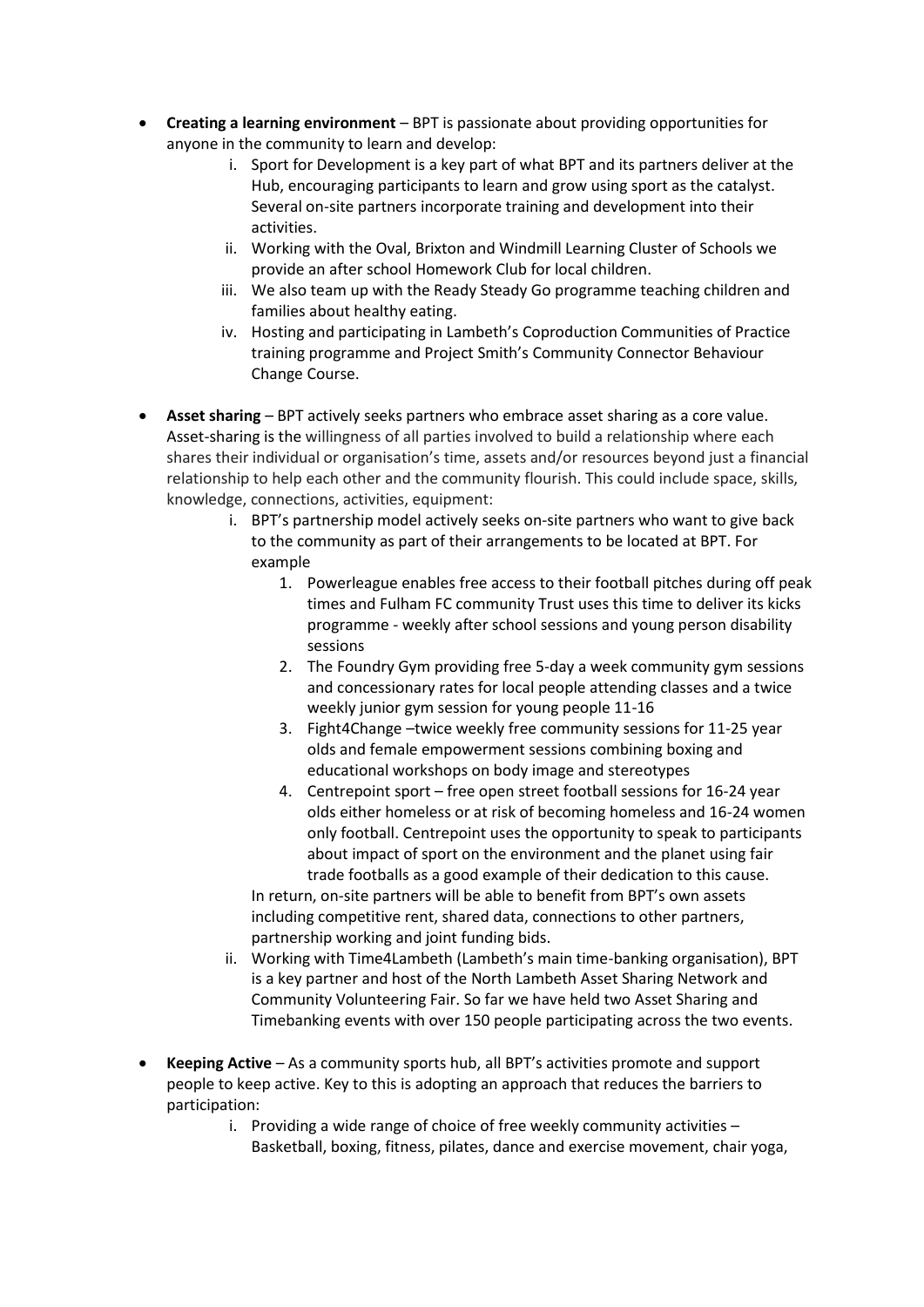yoga, gym, trim trail, circuit training, aerobics, outdoor Personal Trainer sessions, tennis, football etc.

- ii. Providing activities that are inclusive to anyone regardless of age, gender or ability or disability including: chair exercises, Wheels for Wellbeing, Basketball for youngsters, women only boxing, Silverfit – weekly bollywood dance and exercise classes and weekly social guitar lessons for over 65s
- iii. Removing financial barriers to activity by providing a wide range of free or significantly discounted activities
- iv. Achieving physical activity as a by-product of providing other engaging activities – for example gardening or dancing or the homework club may engage young people in homework support, food,

### *Supporting a healthy community through Social Prescribing*

A key challenge for individuals and for our health partners is how people can be supported to better manage their own health – and be connected to sources of support that can help them to do this. One way of achieving this is through Social Prescribing. The term Social Prescribing broadly describes a process whereby an individual is connected to community-based support or activities that can help to improve their quality of life. Social Prescribing is a key local and national health system priority and represents a major opportunity for BPT to deliver its health and wellbeing strategy with local partners and playing to its strengths.

Since 2018, BPT and the North Lambeth Local Care Network have been working with Guy's and St Thomas Charity in a scoping phase to explore how social prescribing could develop in North Lambeth. BPT was a key partner in the delivery of the scoping phase and is now supporting a bid for significant investment in a longer-term project. The main opportunities of this work are to:

- Connect local link workers and link organisations to one another to increase the opportunity for local people to access the support they need.
- Connect local social prescribing activity with borough-wide social prescribing infrastructure such as Age UK Safe and Independent Living (SAIL), the mycommunity.directory online resource and Lambeth wide health and wellbeing forums.

# *2. Specific areas of focus*

From the foundation of a healthy community we, along with the local community and our key stakeholders, have identified specific areas of local need where we feel BPT can make a real difference with our assets and connections. We encourage anyone who has an interest in partnering with us in these areas or have additional areas of specific local need that they would like to draw to our attention to get in touch. We will continue to review and adapt these as the interests and needs of the community change over time.

### *I. Young People's Health and Wellbeing*

The future lies with our young people and we are committed to working with partners to giving the next generation as much opportunity as possible at BPT to thrive and to be well. Our work in this area includes:

• Lambeth Made – combining physical activity and young people's mental health through structured and open boxing and basketball sessions for Lambeth Young People. Lambeth Made is Lambeth Council and Public Health's flagship programme working to make Lambeth one of the best places in the world for its 67,900 children and young people to grow up.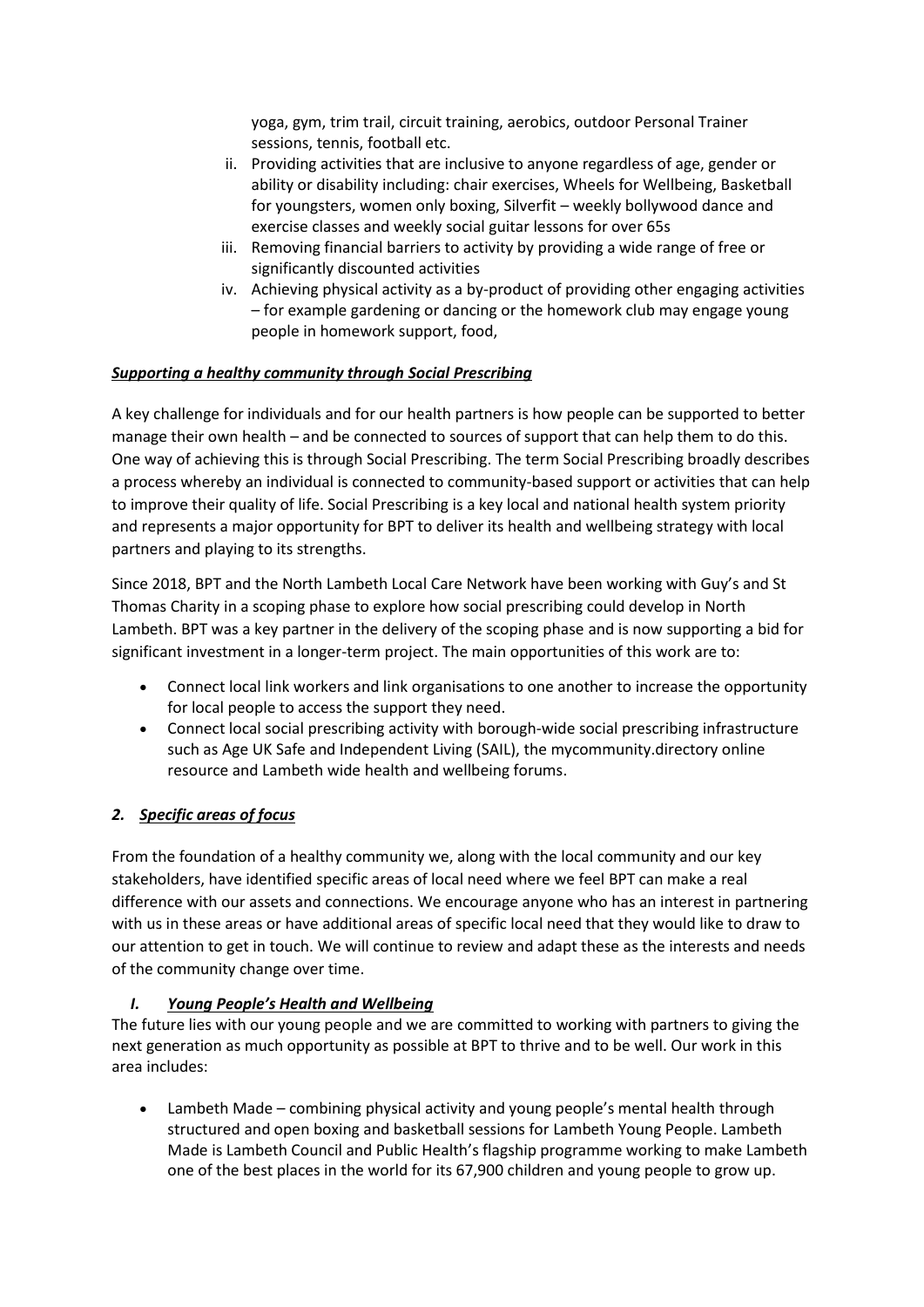- Active Together Lambeth Triangle Adventure Playground are running 5 sessions a week to engage young people and their families in physical activity
- Partnering with the Oval, Brixton and Windmill clusters of schools to develop stronger relationships with the local schools in North Lambeth. From this we have:
	- o Attended a school health and wellbeing day at Lillian Bayliss
	- o Hosted various school sports days, events and PE classes at the Hub
- Hosting young carers events with Carers Hub Lambeth
- Centrepoint running open street football sessions at the hub for young people

### *Childhood and Teenage Obesity*

In London, 1 in 4 children of reception age (4-5 years) and 4 in 10 of Year 6 (age 10-11) children are either overweight or obese. An obese 2 year old has a 40% chance of becoming an obese adult. This increases to 70% for an obese 12 year old. With Childhood Obesity rates in Lambeth among the highest in the UK, BPT is committed to using its resources to help tackle this increasing issue:

- At BPT we offer free physical activities to all members of the Princes Ward and the wider Lambeth community and are now seeking to build on this by introducing structured educational sessions to run alongside the physical activities. BPT has also engaged a new healthy eating partner, Brixton People's Kitchen, who will help educate and inform all BPT users on the benefits of healthy eating.
- BPT will work towards a multi component intervention programme with parents and their children covering education, behavioural changes and additional family-based activity.
- BPT is seeking to offer capacity building to local schools to help them address these issues within the school curriculum.
- BPT is continuing to develop a partnership with Guy's and St Thomas Charity who are focussed on funding innovative solutions to tackling Childhood Obesity. This has included hosting an ethnographic research project performed by Shift Design researching eating habits, tracking eating footprint and understanding behaviour from a family and young persons perspective. With GSTT Charity we are currently exploring innovative healthy eating projects working with the new community cafe provider.
- Ready/Steady/Go Lambeth A free Lambeth Council programme running at BPT targeting families with 4-12 year old children to support the whole family to tackle healthy eating. The programme aims to educate and inform families and children together about maintaining and sustaining a healthy weight, nutrition, smart shopping and reading food labels. It also provides free physical exercise sessions and food tasting.

### *II. Mental Health*

Approximately 20% of Lambeth residents identified through the Lambeth Physical Activity and Sport profile have a high anxiety rate and 11% feel they have a low happiness rate. From these findings, BPT believes that there is much work to be done to support the Community's mental health needs and we are committed to expanding our physical and mental health offer.

Currently at The Black Prince Trust we directly support the local communities psychological and emotional well-being by working in partnership with the Living Well Network and Fight 4 Change on the delivery of boxing and gym-based fitness programme "Brainbox". The Brain Box sessions are delivered twice weekly and were developed to use Boxing sessions combined with workshops and reflective practice to build resilience, self-confidence, teamwork, self-efficacy, goal setting and conquering limitations. The model and methodology of the programme is one which has been developed in conjunction with the Walker Research Group and as such is a key focus and joint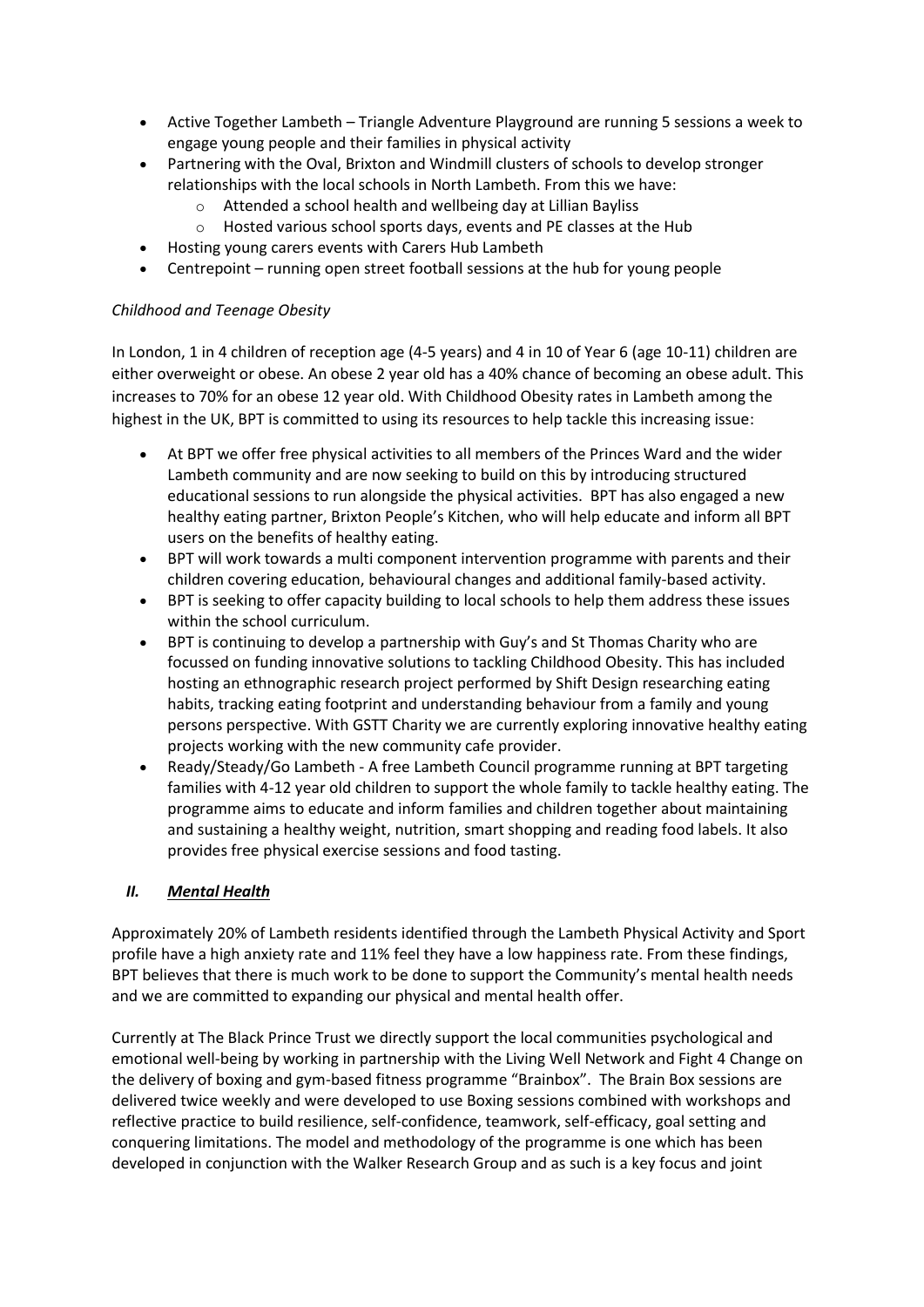initiative for BPT. The aim is to find further partners to fund and support the development of the Brainbox initiative.

We also help facilitate several on-site partners who provide mental health related programmes. This includes:

- Brixton Puma's we have helped maintain this weekly mental health football group supported by SLAM through the provision of free Powerleague pitches
- Workwell SLAM a self referral service that supports adults with anxiety and mental health issues back into employment.
- Mental Health Yoga weekly session for SLAM service users from the Brainbox programme
- The Foundry Free gym session making the connection between physical and mental health
- The Harbour mental health, drug and alcohol misuse rehabilitation service that run goal setting and positive self-help activities to support people with their recovery
- Street Games run Mental Health First Aid training and provide activator courses (stage 1 skills and knowledge courses for people to deliver physical activity in the community).

We are currently setting up a mental health partnership at BPT to bring together on-site partners and other interested parties to explore cross service referral, funding opportunities and to produce an information document that promotes all mental health activity that takes place at the Hub. An immediate focus of this group will be to work with Lambeth Public Health's Mental Health Promotion strategy and participate in Mental Health Awareness week in May 17-24<sup>th</sup>.

### *III. Long-term conditions*

Supporting people living with long-term conditions is a major local and national issue. Approximately 15 million people in England live with a long-term condition and around 3 million people in England have three or more long-term health conditions, often heavily impacting their quality of life. In the London boroughs of Lambeth and Southwark more than one in five residents live with at least one long-term condition, and over 19,000 live with three or more.

This puts enormous pressure on our health and care system. People with long-term conditions now account for about 50 per cent of all GP appointments, 64 per cent of all outpatient appointments and over 70 per cent of all inpatient bed days. Treatment and care for people with long-term conditions is estimated to take up around £7 in every £10 of total health and social care expenditure.

Long-term conditions are more prevalent in older people (58 per cent of people over 60 compared to 14 per cent under 40) and in more deprived groups (people in the poorest social class have a 60 per cent higher prevalence than those in the richest social class and 30 per cent more severity of disease). In Lambeth those living in the most deprived areas of our boroughs are developing longterm conditions on average 10 years earlier than those living in the least.

People's ability to live well with multiple long-term conditions is influenced by a complex mix of factors, including individual health, the social factors in people's lives and the communities in which they live. Working with our partners, BPT's strategy is therefore to support people with a wide range of programmes and activities that are able to support the social factors impacting wellbeing, strengthen individual agency and facilitate connectedness in communities. This includes:

• Working in partnership with Guy's and St Thomas Adults with Learning Difficulties Team we held an open day for people attending Lambeth Day Centres to take part in physical activity at BPT including dance, exercise movement and football.